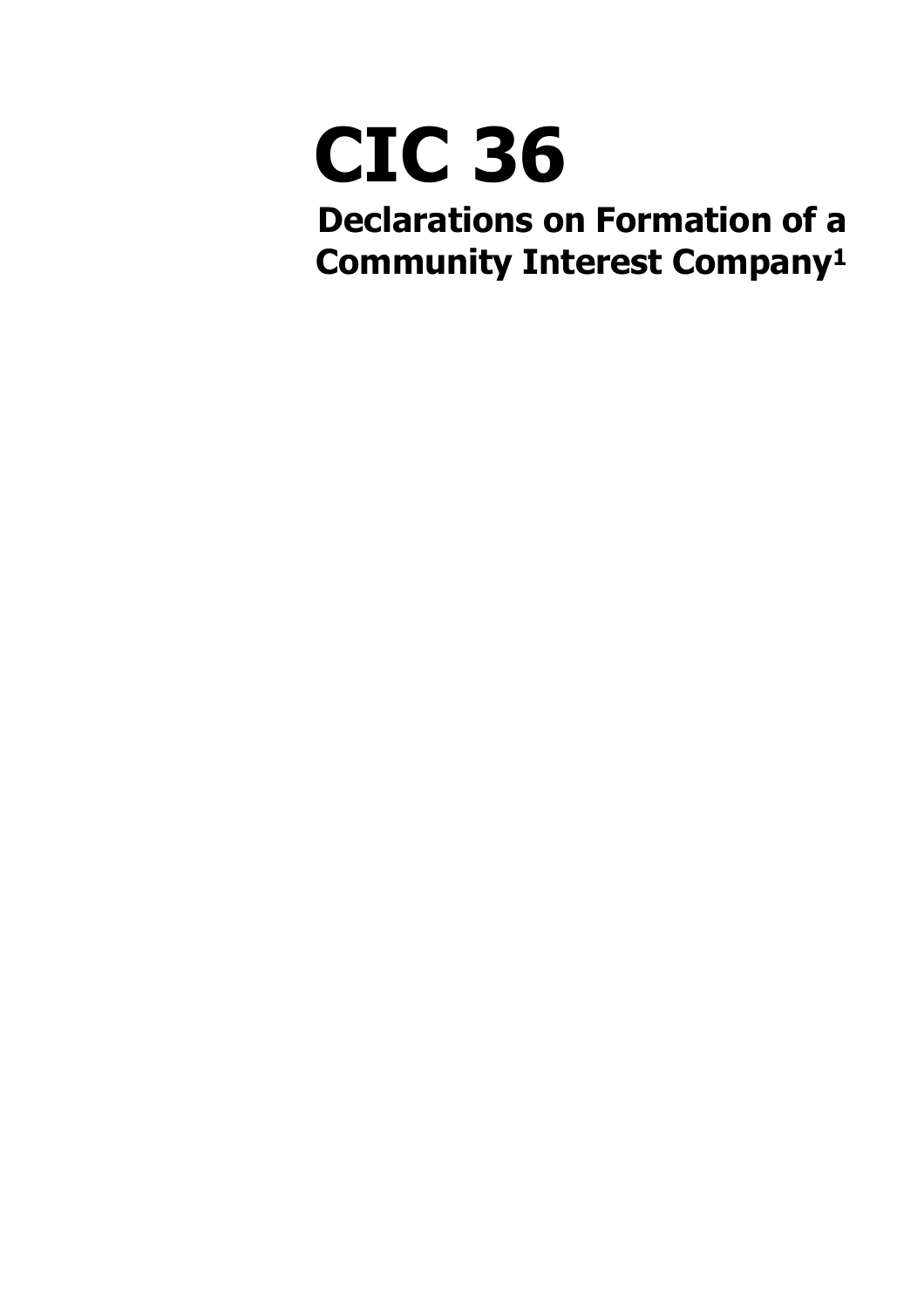| <b>CIC</b> |
|------------|

# **SECTION A: COMMUNITY INTEREST STATEMENT – beneficiaries**

1. We/I, the undersigned, declare that the company will carry on its activities for the benefit of the community, or a section of the community.

The company's activities will provide benefit to people of all ages in Aberdeen that would like to learn a new skill in the creative field, creative students, and creative practitioners. The company will also provide benefit to other creative community organisations, and various local charities.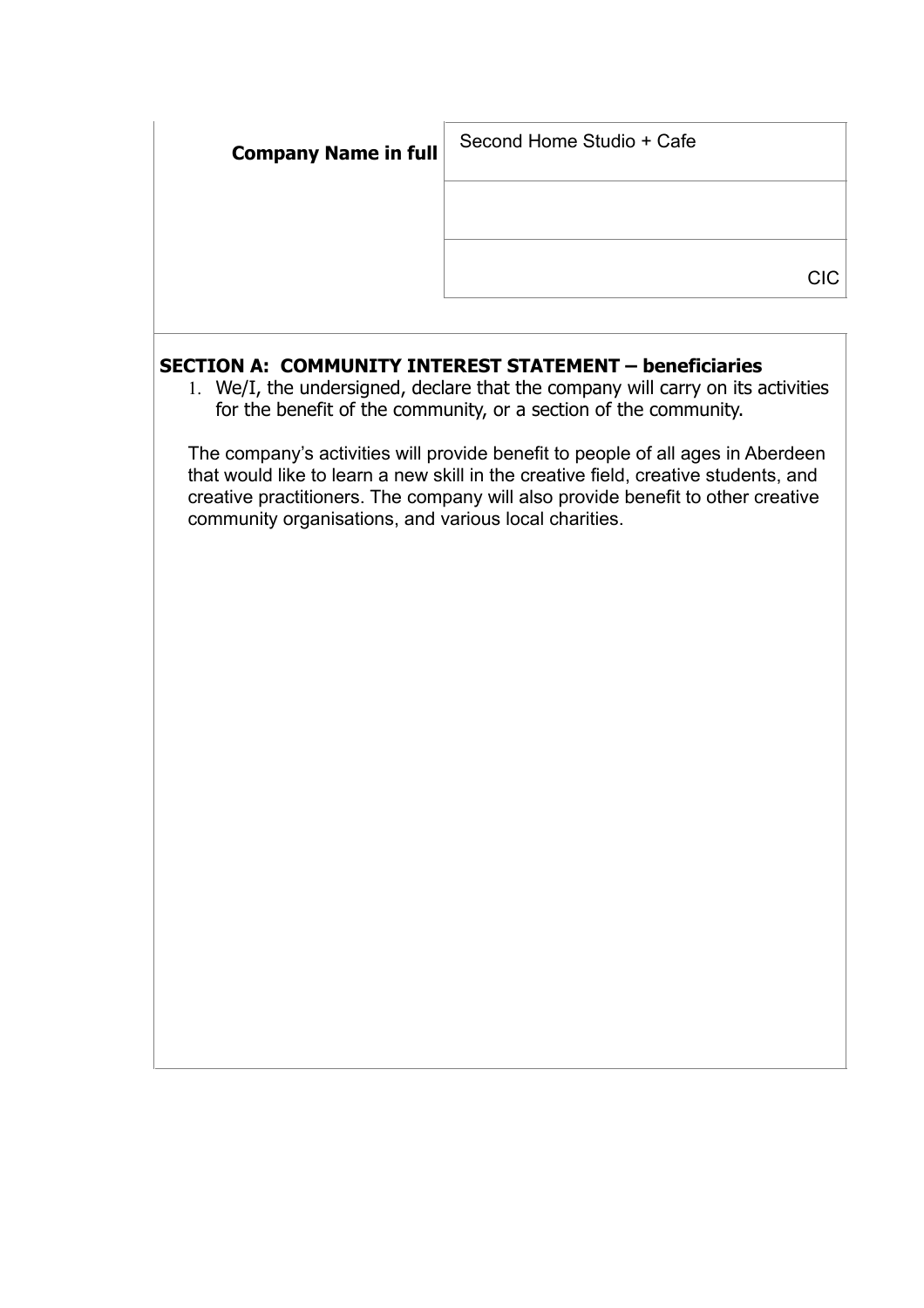**COMPANY NAME** Second Home Studio + Cafe CIC

#### **SECTION B: Community Interest Statement – Activities & Related Benefit**

Please indicate how it is proposed that the company's activities will benefit the community, or a section of the community. Please provide as much detail as possible to enable the CIC Regulator to make an informed decision about whether your proposed company is eligible to become a community interest company. It would be useful if you were to explain how you think your company will be different from a commercial company providing similar services or products for individual or personal gain.

**Activities**  (Tell us here what the company is being set up to do)

#### **How will the activity benefit the community?**  (The community will benefit by…)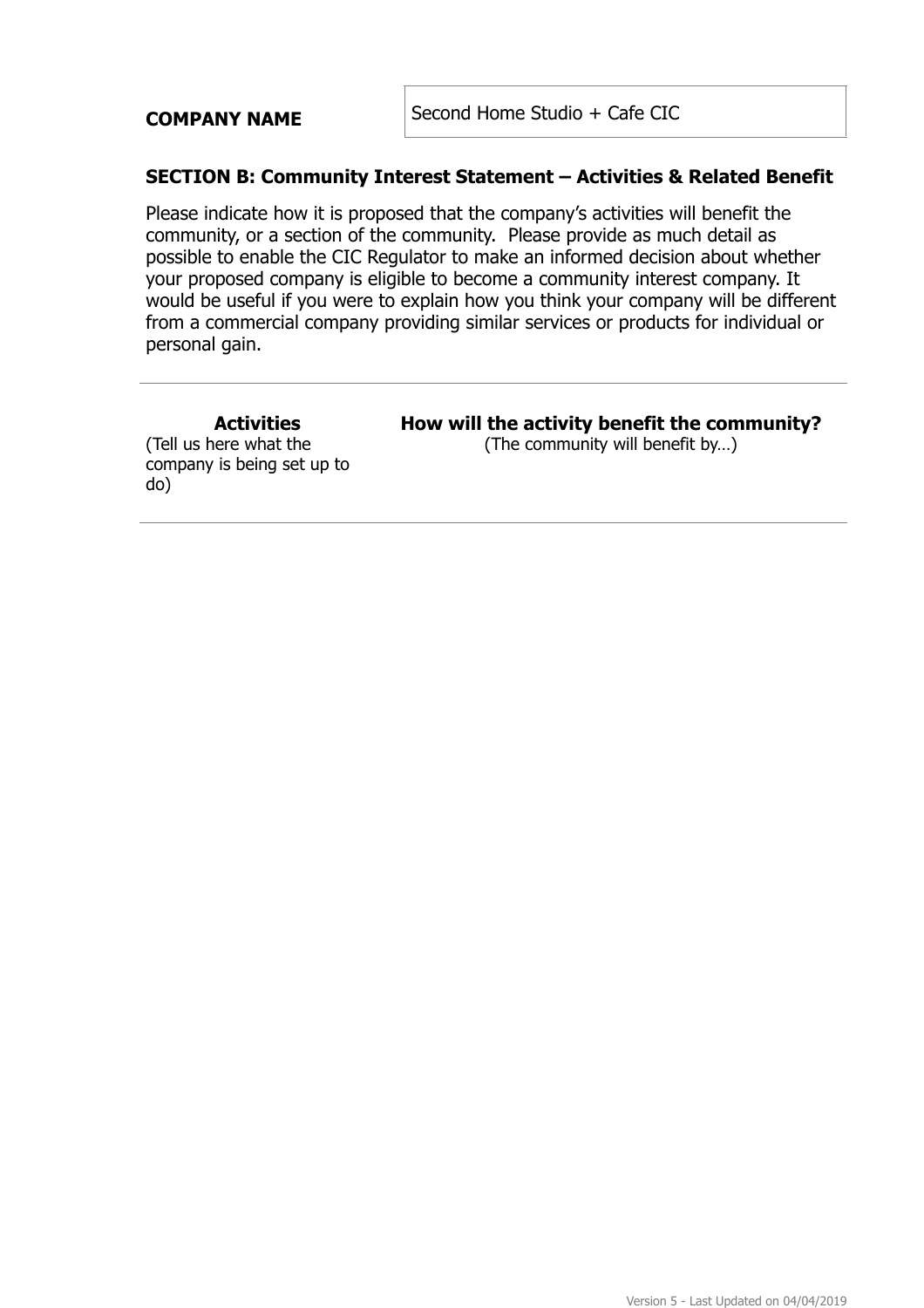- Hosting art classes at affordable prices. • By running one-off and recurring classes, we will help parents provide a stimulating activity for their children, those who wish to use their creativity as a means of maintaining their mental wellbeing, and those on low income. All classes are affordable (within reason) and we endeavour to make our classes accessible regardless of income.
	- These activities will extend to providing long-term course style classes for those wishing to learn something specific. This will benefit those who cannot attend a educational establishment to study art but cannot afford the related expenses.
- Working with other notfor-profits and charities to host classes. • By working with various charities and not-for-profit organisations, we can provide art classes for a range of people with different needs. Within the first year, we hope to of worked with at least 5 different charities to host a diverse range of classes.
- Working with and supporting other community art projects. • Second Home will work with other community art projects to provide classes, tuition and materials for their projects.

Once Second Home has secured a premises, activities will extend to include the following:

• Making art materials accessible to all patrons. • The community will benefit by having free access to a range of artistic materials on the premises. The materials will include a specific range for children, and those with learning difficulties, noting that these will be larger for ease of use and toxin free.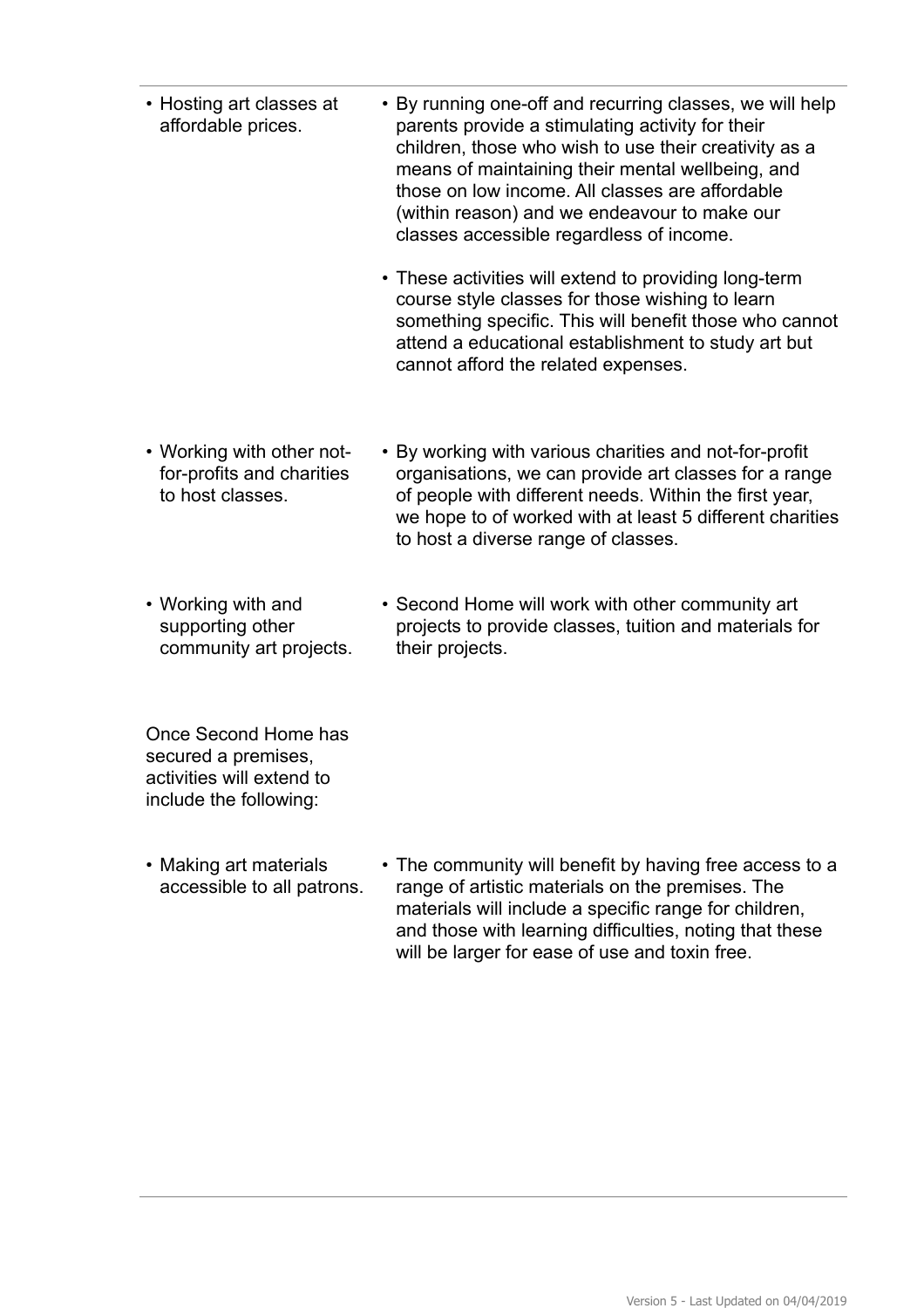| • Providing a space for<br>practising artists.                        | • Aberdeen currently has a vibrant and diverse creative<br>community of around 2,000 people. At the moment,<br>there are two studio spaces in the city which both<br>require full-time paid residencies for studio<br>occupancy. By providing a "hot-desk" style studio<br>space, we are providing a working space for part-time<br>creatives who cannot afford expensive studios. This<br>also provides a working space for art students who<br>do not have permanent studio spaces within their<br>educational establishments, and potentially do not<br>have the space to work from home. |
|-----------------------------------------------------------------------|----------------------------------------------------------------------------------------------------------------------------------------------------------------------------------------------------------------------------------------------------------------------------------------------------------------------------------------------------------------------------------------------------------------------------------------------------------------------------------------------------------------------------------------------------------------------------------------------|
| • Providing a space for<br>emerging artists to exhibit<br>their work. | • Affordable exhibition space will be available at<br>Second Home, for which emerging artists from<br>Aberdeen will be given priority.                                                                                                                                                                                                                                                                                                                                                                                                                                                       |
|                                                                       | If the company makes any surplus it will be used for                                                                                                                                                                                                                                                                                                                                                                                                                                                                                                                                         |
|                                                                       | If Second Home Studio + Cafe makes any surplus,<br>initially it will be saved to allow us to secure a premises<br>and any related materials/equipment. In the coming<br>years, if Second Home makes any surplus, it will be re-<br>invested back into the company for a wider range of<br>materials.                                                                                                                                                                                                                                                                                         |
|                                                                       |                                                                                                                                                                                                                                                                                                                                                                                                                                                                                                                                                                                              |

(Please continue on separate sheet if necessary.)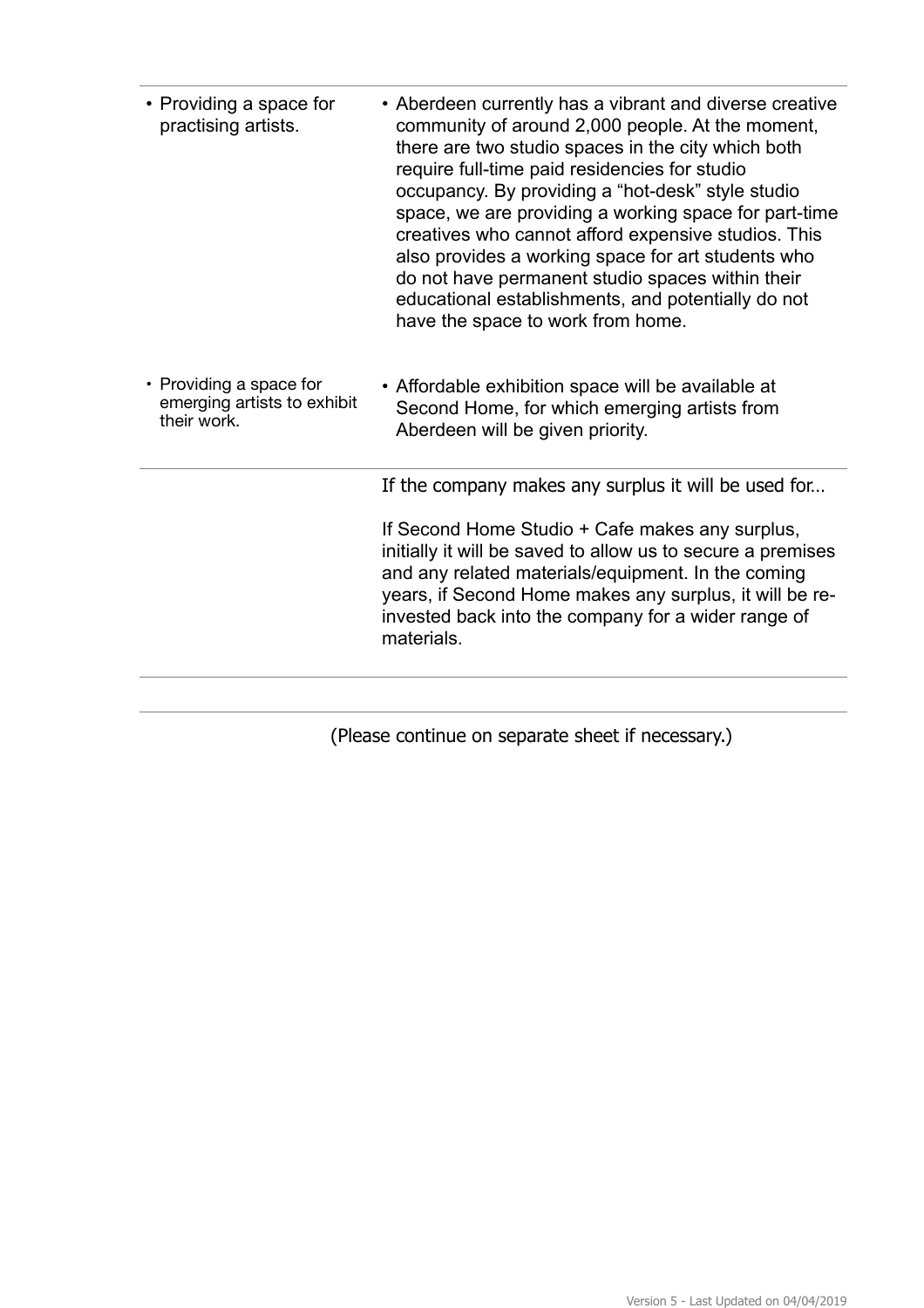**COMPANY NAME** Second Home Studio + Cafe CIC

### **SECTION C:**

- 1. We/I, the undersigned, declare that the company in respect of which this application is made will not be:
	- (a) a political party;
	- (b) a political campaigning organisation; or
	- (c) a subsidiary of a political party or of a political campaigning organisation.

#### **SECTION D:**



You do not have to give any contact information in the box opposite but if you do, it will help the Registrar of Companies to contact you if there is a query on the form. The contact information that you give will be visible to searchers of the public record.

| Tel 07415892554          |  |
|--------------------------|--|
| DX Number<br>DX Exchange |  |
|                          |  |